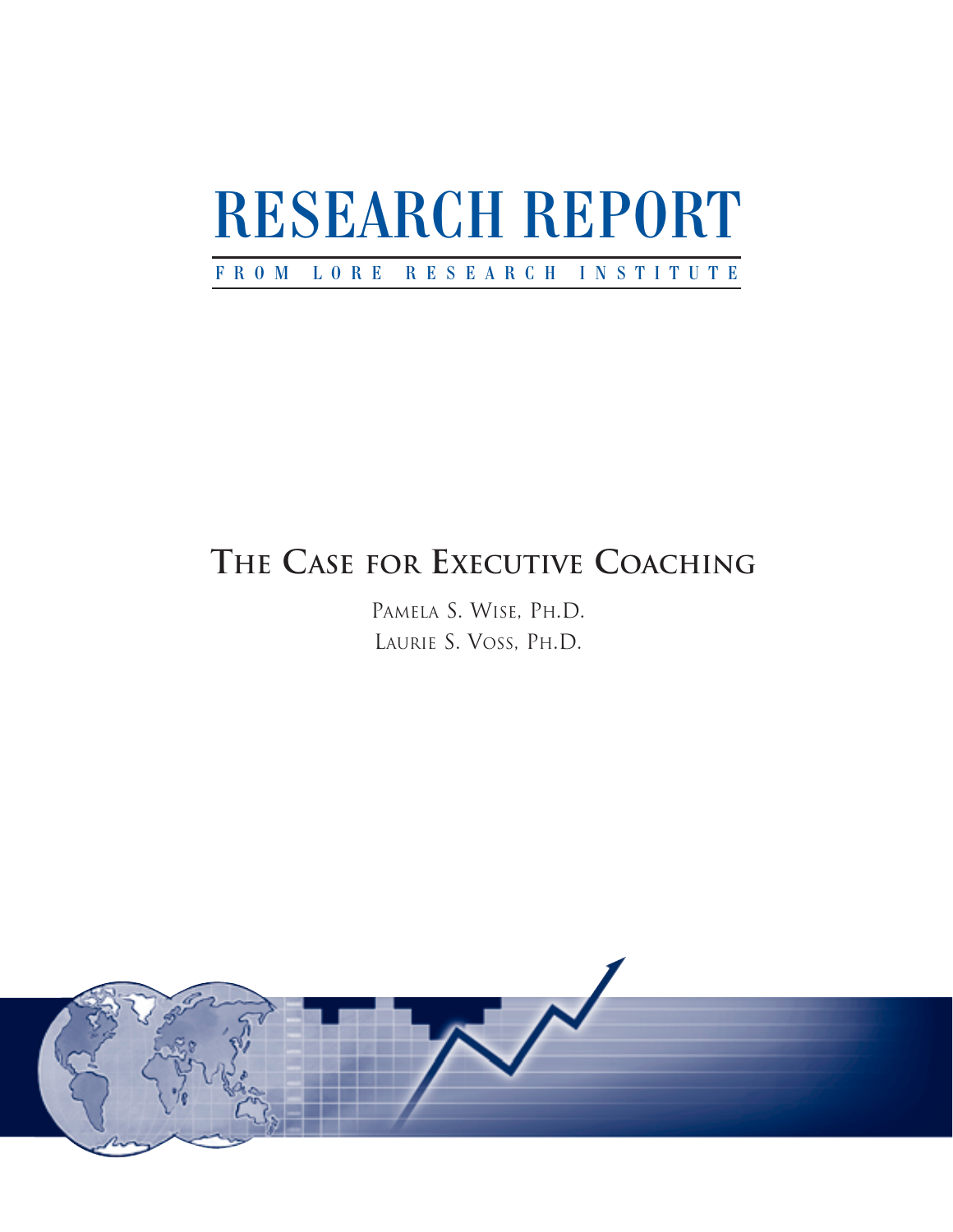oaching is one of the principal tools businesses have for developing their people. Lore International Institute oaching is one of the principal tools<br>businesses have for developing their<br>people. Lore International Institute<br>describes a coach as a person who helps others develop their knowledge and skills and improve their performance through individual assessment and guidance. The ultimate goal of coaching is to help people learn more about themselves and to change their behavior.

Coaching is an especially useful tool at the executive level because busy executives have few other assisted means of continued development. Executives need less formal training but may require more objective and sustained feedback with a thought partner—a sounding board someone who generally cannot be found within the organization. Coaching can fulfill these specific individual needs; therefore, more and more companies are using executive coaching to develop leadership skills, retain key executives, and ensure that their executives deliver the leadership the company requires. This leadership capability is a<br>significant investment and directly tied to success<br>and profitability for most organizations. Therefore<br><br>with the content of the content of the content of the content of th significant investment and directly tied to success and profitability for most organizations. Therefore,

*"Once original strategies change, you need coaches. Division heads don't have time to coach each manager. Plus it's not their expertise; changes are different than operations. Most of the executives are competent operators, but not competent at getting changes to take place. That takes special coaching agents."*

ecial coaching agents."<br>
Pat Mene<br>
ality and merchandising, Ritz-Carlton Pat Mene VP of quality and merchandising, Ritz-Carlton

companies that engage in coaching are interested in seeing direct business results as an outcome. Coaching is not an inexpensive intervention in terms of either cost or time. As executive coaching becomes more prevalent, companies are increasingly concerned about the effectiveness of coaching and their return on investment from coaching engagements.

These are reasonable concerns. Hard data that can truly address these issues is beginning to accrue; however, most of the evidence to date is qualitative or anecdotal. Since executive coaching is an emerging field, as the profession continues to evolve, methods for measuring and understanding the benefits of executive coaching will also continue to be developed and refined. Although we expect a great deal more attention to be given to the process and outcomes of coaching, enough research has been completed to make a strong initial case for executive coaching. This research brief is intended to review the use of executive coaching, the reasons why companies have selected coaching as an intervention, and the documented benefits of coaching. Factors that influence the positive outcomes of coaching are also discussed. The most striking findings from our review are these:

- $\triangleright$  Executive coaching is increasingly prevalent in the business world.
- The reasons for choosing coaching go beyond correcting problems to challenging and developing executive-level skills that impact the entire organization.
- There is increasing interest in quantifying the results of coaching and developing more rigorous ways to measure the impact of coaching on important business metrics.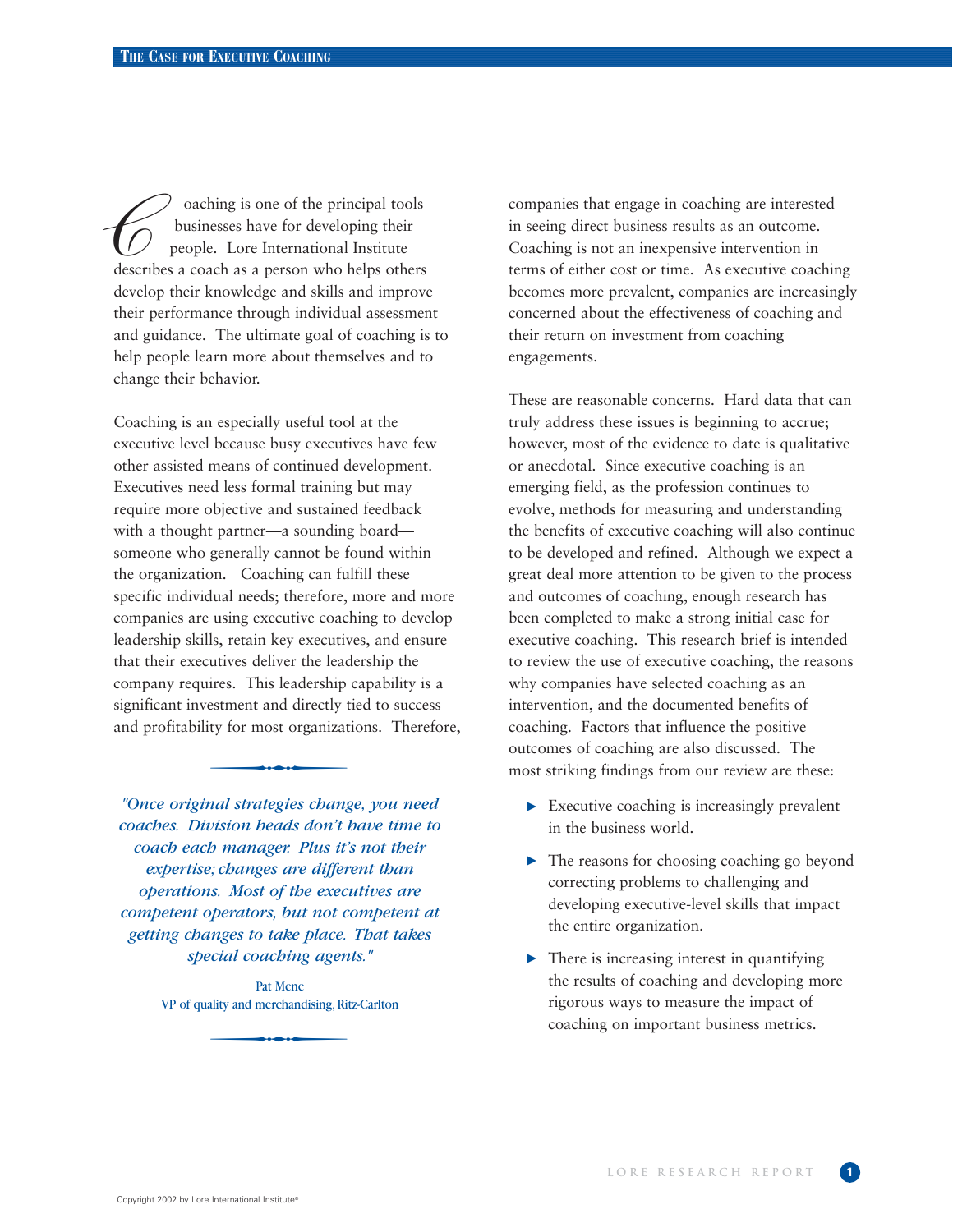- $\blacktriangleright$  The results from current studies demonstrate remarkably positive outcomes and benefits for coached individuals and their organizations, including impressive ROI.
- Factors such as "coachability" can influence the success of executive coaching engagements.

# **The Prevalence of Coaching**

Coaching is here to stay. Since its introduction in the 1980s, coaching in organizations has steadily expanded, moving it beyond a mere management fad to a viable professional development choice. In 2000, one human capital firm that provides executive coaching set out to understand the prevalence of and uses for coaching. After surveying more than 300 companies, they determined that almost *60 percent* were using coaches (or other developmental counselors). Furthermore, an additional *20 percent* intended to hire coaches within the next year (that is,  $2001$ ).<sup>1</sup>

According to those figures, fully 80 percent or more of these organizations should now be using coaching. If this sample indicates a general business trend, organizations that are not currently considering executive-level coaching are in the minority. In our current and highly competitive business environment, companies are looking for any and all possible avenues to gain a competitive advantage. From the prevalence data alone, coaching is frequently chosen to help executives and their fellow employees—improve behaviors that in turn can improve the bottom line.

#### **Reasons for Hiring Executive Coaches**

Executives and their companies are now choosing coaching for a wide variety of reasons. In order to make the many reasons clearer, we classify them in table 1 below. The reasons expressed for selecting coaching are directly connected to desired changes at three levels: the individual executive level (intrapersonal), the interpersonal level, and the strategic or organizational level. The premise is that changing executive behavior at any of these levels—intrapersonal, interpersonal, or organizational—can drive the changes, which<br>will impact the business results of the organization<br>In addition, we observed that coaching is bein<br>addition, we observed that coaching is bein<br>addition one of the best learning will impact the business results of the organization. In addition, we observed that coaching is being

*"Absolutely one of the best learning experiences. It will play a decisive role in my future within the company and personally."*

and personally."<br>Coachee<br>Lore International Institute Coachee Lore International Institute

chosen as often to address developmental needs as it is to correct or resolve problem behaviors at each of these same levels. Since changes can be enabled through either development or problem solving, these foci become the second way to classify the reasons expressed for hiring executive coaches. Furthermore, we recognize that very often these reasons and foci intersect and overlap each other, thereby adding complexity to the rationale for coaching.

<sup>&</sup>lt;sup>1</sup> Manchester, "Tight labor market causing more companies to develop employees through coaching and mentoring." http://www.manchesterus.com/press-release3-99.html, 6 June 2002.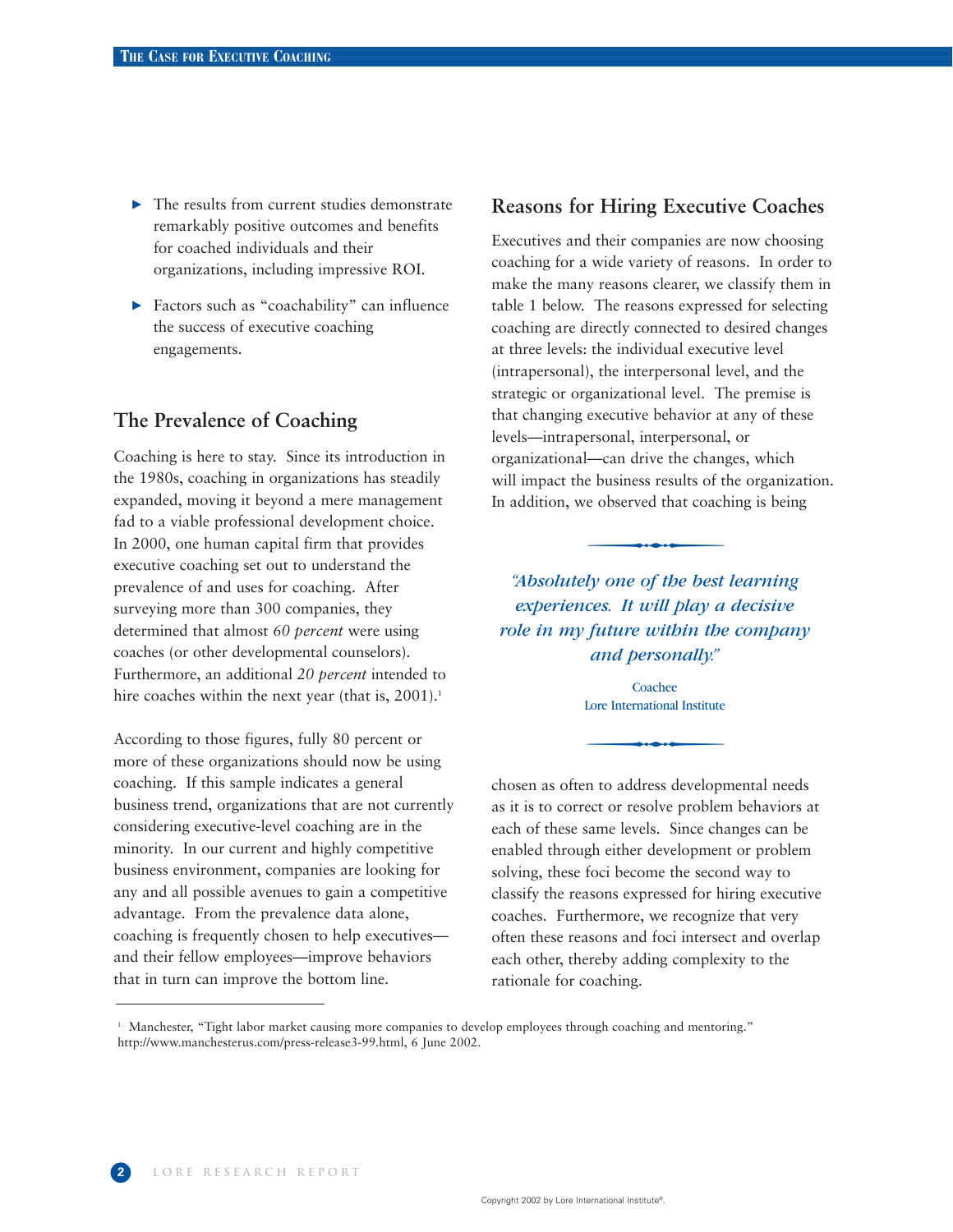|                                              | <b>Intrapersonal Changes</b>                                                                                                                                                                                                                                                       | <b>Interpersonal Changes</b>                                                                                                                                                                                                                                                                                                                                                | <b>Organizational Changes</b>                                                                                                                                                                                                                                                                                                                                                                        |
|----------------------------------------------|------------------------------------------------------------------------------------------------------------------------------------------------------------------------------------------------------------------------------------------------------------------------------------|-----------------------------------------------------------------------------------------------------------------------------------------------------------------------------------------------------------------------------------------------------------------------------------------------------------------------------------------------------------------------------|------------------------------------------------------------------------------------------------------------------------------------------------------------------------------------------------------------------------------------------------------------------------------------------------------------------------------------------------------------------------------------------------------|
| Developmental<br><b>Focus</b>                | Enhance use of emotional<br>intelligence<br>Increase skill level and<br>knowledge required of<br>complex and rapidly<br>changing business<br>Achieve work-life balance<br>to enhance success and<br>well-being                                                                     | Develop management and<br>$\bullet$<br>leadership skills among<br>technical people<br>Ensure success of leaders<br>$\bullet$<br>in the early stages of their<br>new leadership position<br>Develop capacity to<br>$\bullet$<br>model ideal feedback and<br>relationship behaviors<br>Support the goals and<br>$\bullet$<br>leadership challenges of<br>women and minorities | • Coordinate and ensure<br>involvement in succession<br>planning<br>Maximize development<br>$\bullet$<br>of all high-potential<br>employees<br>Increase capacity to revise<br>$\bullet$<br>business strategies and<br>involve more people in the<br>change process instigated<br>by globalization,<br>technology, and corporate<br>mergers                                                           |
| Problem<br><b>Resolution</b><br><b>Focus</b> | Prevent executive<br>derailment<br>Avoid misalignment-<br>regarding culture,<br>responsibilities, operating<br>styles-for executives in<br>new environments<br>Reduce high stress levels<br>$\bullet$<br>or other emotional factors<br>that may be interfering<br>with performance | Retain talent and reduce<br>turnover that is caused<br>by a perceived lack of<br>leadership<br>Reduce conflict<br>that interferes with<br>collaboration among<br>executive team members<br>Close gap in leadership<br>$\bullet$<br>skills currently required<br>and what leaders know<br>how to do                                                                          | Remove obstacles,<br>$\bullet$<br>namely, executive<br>resistance, that interfere<br>with the implementation<br>of key strategic initiatives<br>and goals<br>Move beyond malaise and<br>$\bullet$<br>fears related to issues such<br>as recessions or traumatic<br>events<br>Eliminate obstacles that<br>$\bullet$<br>inhibit successful transitions<br>for executives who are<br>assuming new roles |

#### Table 1. Key Reasons Executive Coaches are Hired to Help Executives

At least two surveys illustrate the breadth of reasons for using coaching and its recent emphasis on both development and problem resolution. In a recent online survey of the status of coaching in organizations, respondents indicated that the single

most important reason for coaching sessions was development and growth, not correcting performance problems.<sup>2</sup> In a second study, respondents identified a variety of reasons for hiring executive coaches.<sup>3</sup> Note in this list that reasons

<sup>&</sup>lt;sup>2</sup> Matt Starcevich, "The status of coaching in organizations."

http://www.coachingandmentoring.com/statusofcoachinginorganizatons.htm, 4 June 2002.

<sup>&</sup>lt;sup>3</sup> Diane E. Lewis, "Companies are hiring coaches to teach executives how to sharpen management skills and communicate effectively." www.bostonworks.com/globe/articles/112600\_coach.html, 3 May 2002.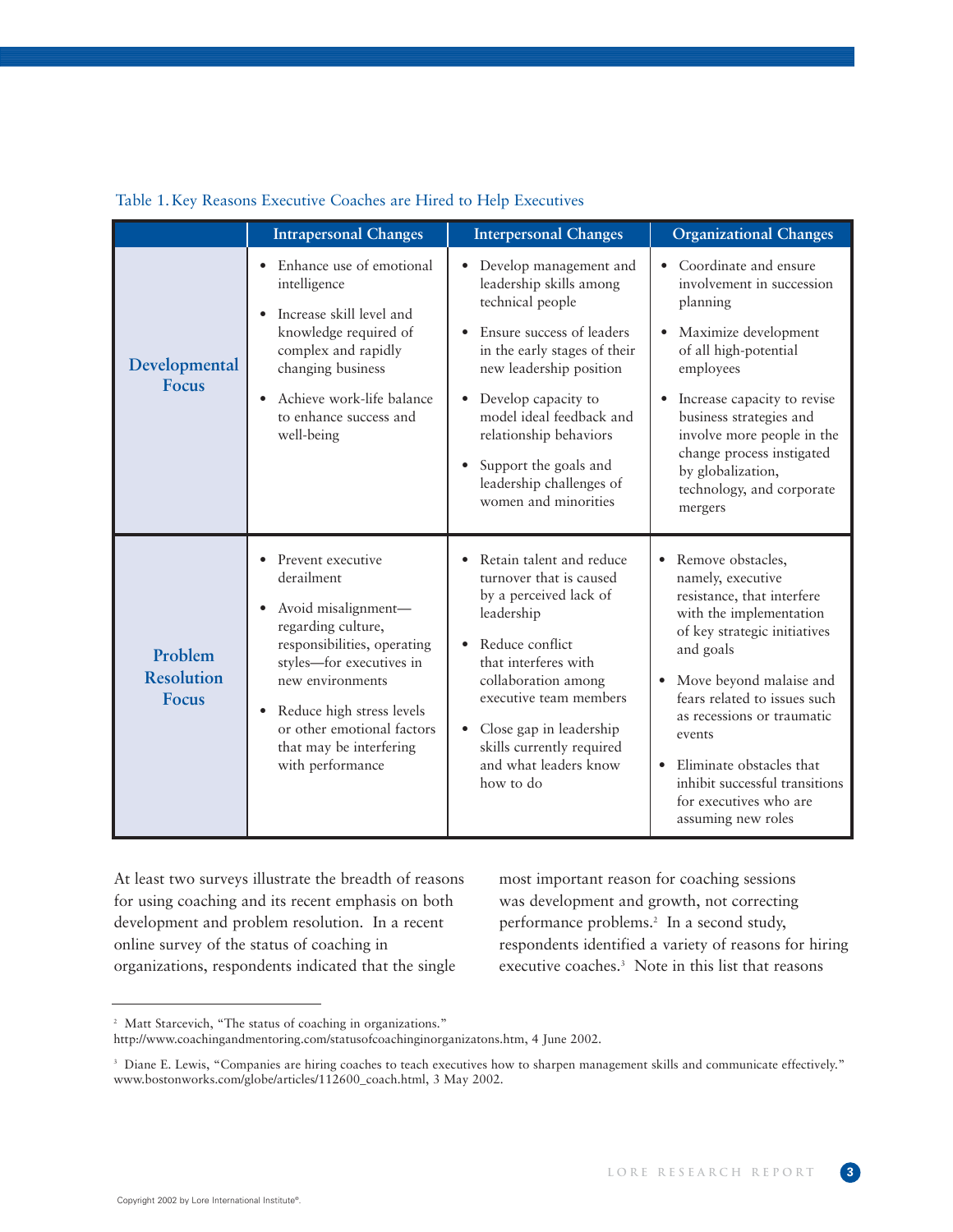encompass both problem solving and developmental emphases. In parenthesis is the percentage of respondents citing that particular reason.

- $\triangleright$  To develop the leadership skills of high-potential individuals (86%).
- $\blacktriangleright$  To improve the odds that newly promoted managers would be successful (64%).
- $\blacktriangleright$  To develop management and leadership skills among their technical people (59%).
- $\blacktriangleright$  To correct behavioral problems at the management level (70%).
- $\blacktriangleright$  To help leaders resolve interpersonal conflicts among employees (59%).

measurement will encourage more companies to consider their own measurement component for coaching engagements. In this section, we will describe the benefits found in the literature. But before doing this, we will also discuss how en own measurement<br>engagements. In this<br>the benefits found in<br>ing this, we will also

*for performance enhancement."*<br>
Diana Churchill<br>
HR.com *"The fact that corporate executives are supporting the expansion of professional coaching through the ranks of management gives credence to the profession's argument that coaching directly impacts the 'bottom line' as a unique and effective tool* 

#### Diana Churchill HR.com

# **The Effectiveness of Executive Coaching**

The benefits of executive coaching are the driving force behind an organization's decision to hire coaches. It is also the easiest way for most companies to understand outcomes. Those in the coaching industry have made many benefit claims regarding the value of coaching as an intervention. For some companies this is enough. But in order to evaluate these claims more accurately, companies need to analyze the actual results and effectiveness data more carefully. An obvious step in a more rigorous evaluation is a close inspection of and consideration for measurement. Companies should not only know the basis of benefit claims being made, but they must also identify their own goals and choose the appropriate measures that will best capture the value for them in the coaching process. Furthermore, we hope a discussion about

coaching organizations and their clients have measured coaching results. This discussion should help companies understand—and also appreciate the benefits claimed.

#### *Measurement*

Measurement is often overlooked. According to one survey, fewer than ten percent of organizations are measuring the effectiveness of coaching.<sup>4</sup> To help make sense of the qualitative and quantitative results that are available, we use four categories that reflect the kinds of measurement used to establish coaching effectiveness. As the coaching field has grown, each level of measurement has become more and more refined. This is true primarily because companies are requesting

<sup>4</sup> Matt Bolch, "Return on coaching." http://www.trainingmag.com, 3 May 2002.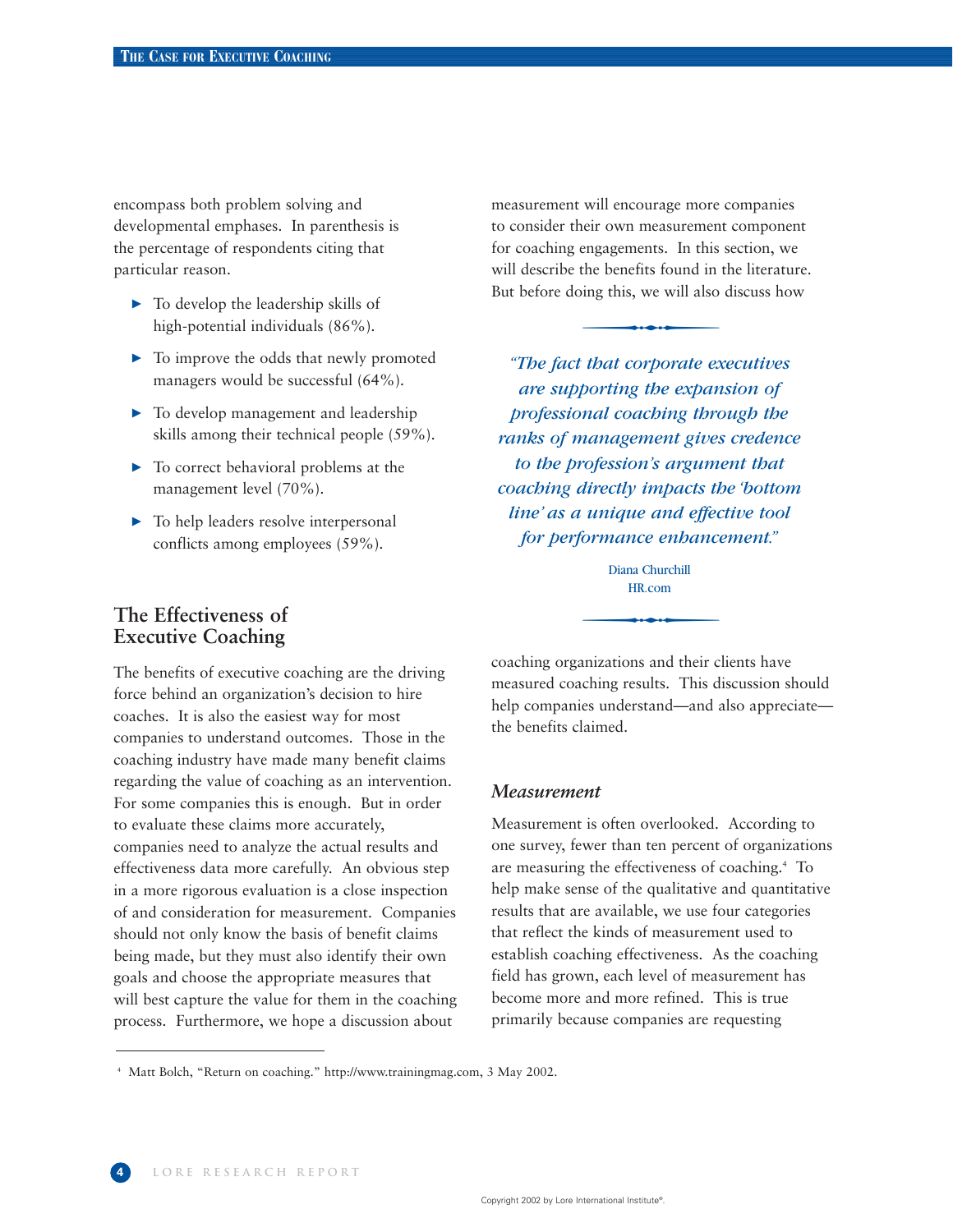measures that tie more closely the individual level changes and resulting benefits to the organization; executive coaching firms like Lore have built such measures into their coaching engagements. The four categories are described below.

- 1. **Self-reported satisfaction.** This is the most common measure used to assess the benefits of coaching. Typical questions would be, "Do you like the coaching?" and "Was it effective?" This measure represents the basic level of feedback to coaches about process issues and their interpersonal skills. It measures the coachee's initial reaction to the intervention and is the first step in evaluating the learning process. However, this kind of measurement evaluates perceptions about coaching, not behavioral changes. A good example of this type of measurement is Lore's *Coaching Effectiveness Survey* (CES). Coaching recipients (coachees) complete this instrument in order to provide feedback about their coaches' effectiveness and about their own preferences and satisfaction related to the coaching process.
- 2. **Self- and other-reported improvements.** Surveys are also conducted to learn more about behavioral, attitudinal, and skill improvements—both from the perspective of the coachees and others with whom they work. This level of measurement is valuable because it describes actual intrapersonal and interpersonal changes in the executive. The content of the survey can measure organizational climate, contracted benchmarks and milestones, and baseline assessments to measure pre- and post-engagement behaviors. One of the most common assessments includes

360° measurement that solicits feedback from several different stakeholders regarding behavioral, attitudinal, and skill improvements of the coachee. Very often, the 360° feedback is compared before and after the coaching engagement.

- 3. **Business impact studies**. Increasingly, companies are requiring coaching organizations to provide measurements of business impact. Examining business results is the next logical step in a progression of measuring the impact of coaching. With these studies, companies move from measuring satisfaction and improvements (individual and organizational) to more specific and well-defined— and often financial—impacts on the organization. This evaluation is designed to better understand how organizational goals are met, what business results are obtained, and the economic value of the results achieved due to the coaching engagement. Thus far, business impact studies have relied on self-reports. This category includes case studies, estimated impact attributable to coaching, and internal and external customer surveys.
- 4. **ROI studies.** One specific type of business impact study is a mathematical comparison of the cost of coaching versus the financial benefits, otherwise known as Return On Investment (ROI). The ROI of coaching is a comparison of benefits to cost expressed as a percentage. ROI studies answer if the financial benefits received from coaching justify the cost of it. The analysis involves the following formula:

 $\frac{\text{(Dollar Value of Improvement - Cost of Coaching)}{100}}{\text{Cost of Coaching}} = \text{ROI}$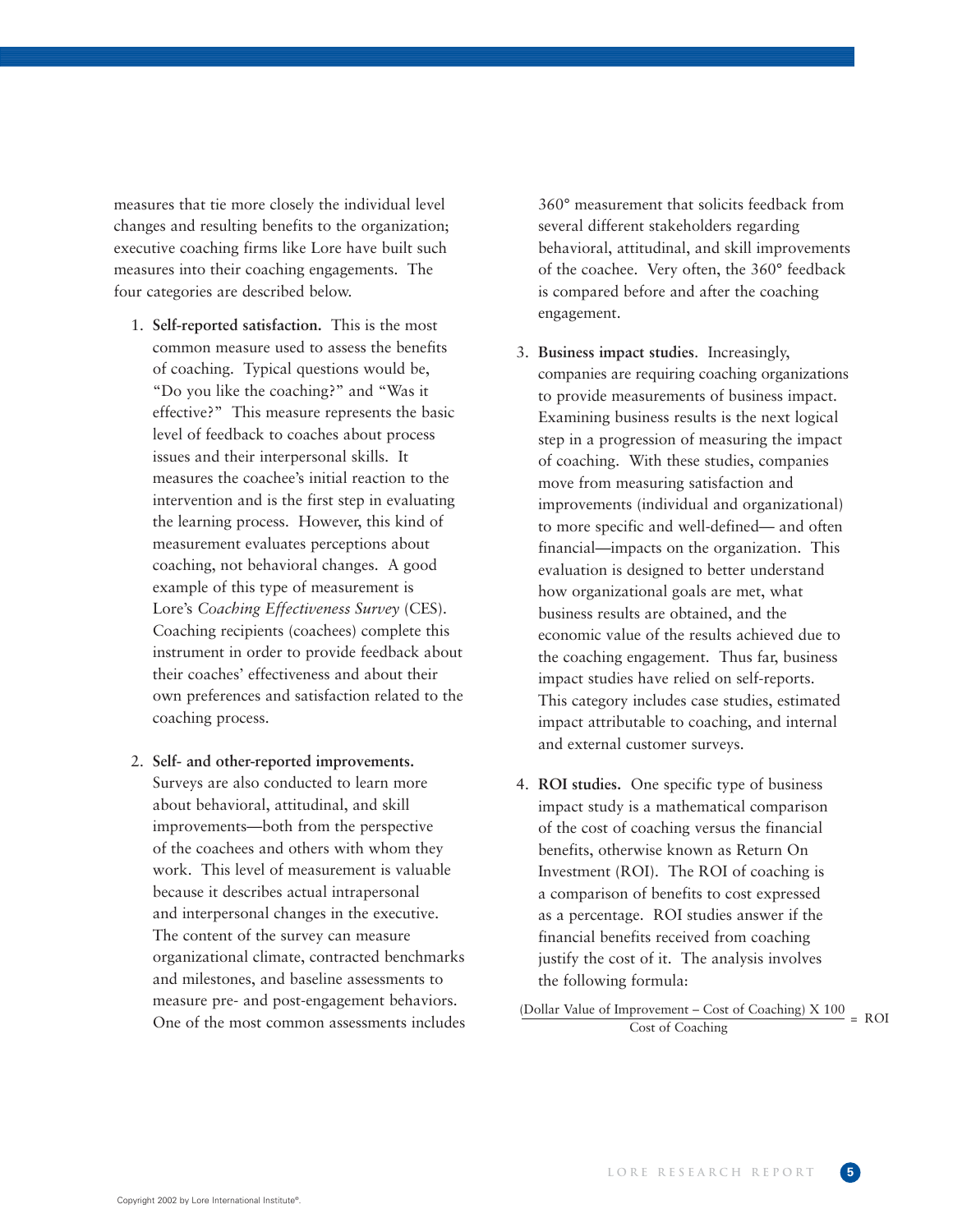Accurate ROI percentages are difficult to obtain because they require defining and measuring the improvements and specifying the dollar amounts associated with them. Furthermore, some improvements are difficult to quantify and are not meaningful if evaluated in that way. It's also very difficult to isolate coaching as the single contributing factor. Thus, some experts caution against relying too heavily on ROI studies because the calculations may not include all the important improvements, the numbers attributed to the changes might be estimated and inaccurate, and/or a single percentage may be insufficient to meaningfully assess the impact of coaching.<sup>5</sup> ROI measurement can help establish the value of coaching, and it is often the most accepted way to approach fiscal responsibility and accountability.

#### *Benefits*

As noted above, many benefits of executive coaching are claimed, but fewer have been studied in a formal way. In this section, we report the quantified benefits that are supported by actual measures. The benefits mirror the four kinds of measurements used: satisfaction, improvement, business impact, and ROI.

#### **Executives Are Very Satisfied**

Without satisfaction, the likelihood is low that the executive will use the coaching experience to make meaningful behavioral changes. The evidence suggests that the majority of executives who

participate in coaching are highly satisfied with the experience and find it valuable. For example:

- ▶ Dell Computer Corporation offered coaching to nearly 400 executives and their internal survey determined that satisfaction rates exceeded 90 percent.<sup>6</sup>
- ▶ The International Coaching Federation found that 70 percent of coachees described coaching as "very valuable" and an additional 28.5 percent described it as "valuable."7 mat /0 percent or coad<br>g as "very valuable" a<br>rcent described it as "

bich is 'just in case.'"<br>
Smith and Jeannine Sandstrom<br>
Fractional Coaching Federation *"Executives are able to spend little time in training venues, but consider the coaching to be 'just in time' learning. They distinguish this from training, which is 'just in case.'"*

Lee Smith and Jeannine Sandstrom International Coaching Federation

# **Executives Report Personal and Organizational Improvements**

Improvements that stem directly from coaching engagements include:

 *Enhanced executive learning*. One study described the increased results of combining coaching with training. They learned that training alone increased productivity by

<sup>5</sup> Daniel Tobin, "The fallacy of ROI calculations." http://www.tobincls.com/fallacy.htm, 3 May 2002.

<sup>6</sup> Coachthee.com, "What do you know about executive coaching ROI?"

http://home.att.net/~coachthee/Archives/ROIexecutivecoaching.html, 9 April 2002.

<sup>7</sup> Maximum Potential Coaching, "Survey reveals emerging profession of coaching having measurable impact on clients." http://www.maxcoaching.com/Survey\_Reveals.htm, 3 May 2002.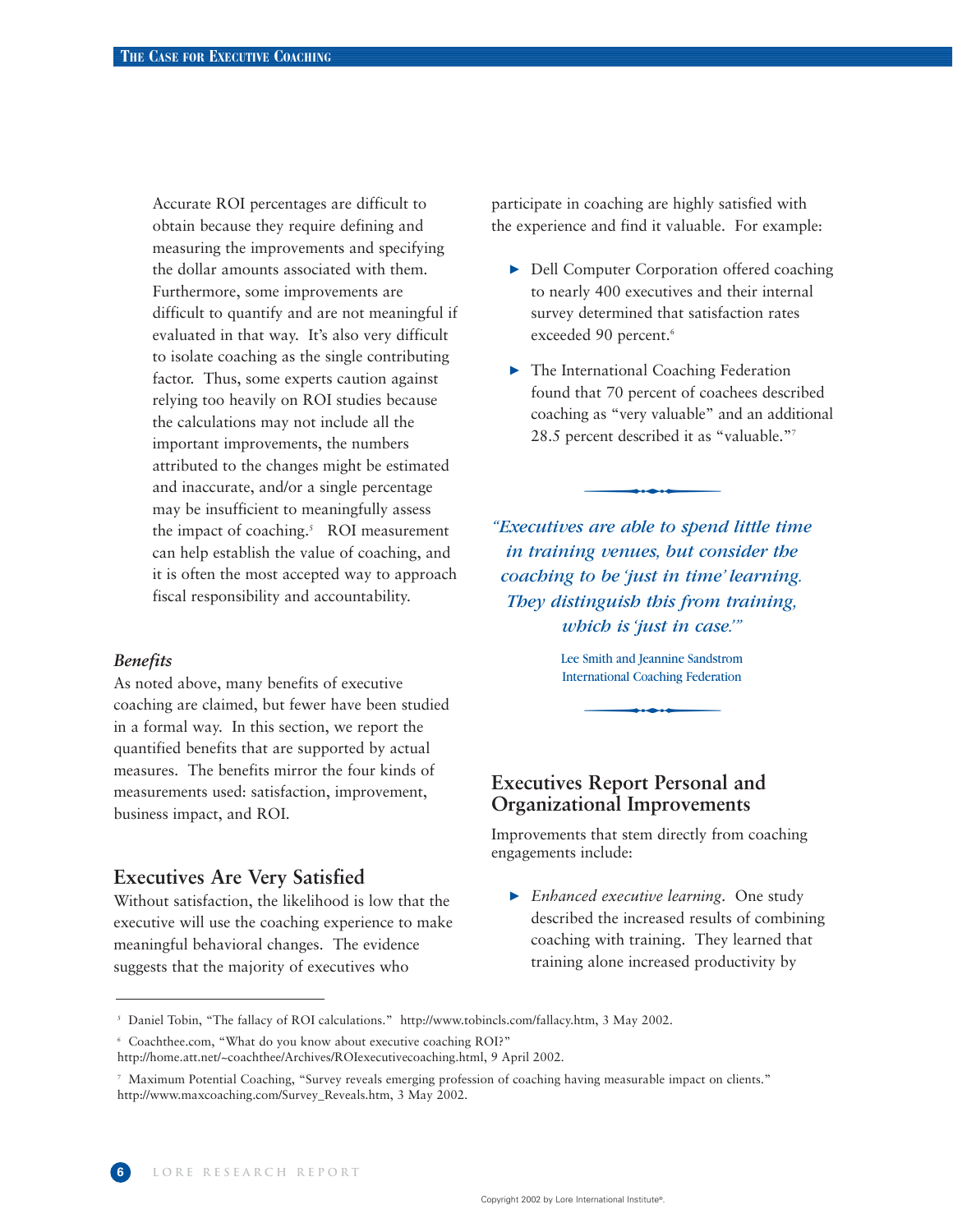22 percent, but when training was paired with coaching, the productivity increased by 88 percent.<sup>8</sup>

- *Gains in corporate performance*. One study of 100 executives documented benefits in productivity, quality, organizational strength, customer service, executive retention, and profitability. They also reported positive reductions in customer complaints and costs.<sup>9</sup> Another article reported that executives who received coaching scored higher than executives who did not on business results obtained for their organizations.10
- *Enhanced relationships*. In the study of 100 executives, the benefits included improved working relationships with direct reports as well as immediate supervisors, peers, and clients external to the organization.<sup>11</sup> In a similar study, coached executives were better able to build relationships.<sup>12</sup>
- *Increased leadership effectiveness*. In the study of 100 executives, coachees claimed improvements in team performance, job satisfaction, organizational commitment, and reduced levels of conflict.13 Dell Computer Corporation found that "senior staff members . . .tend to be promoted more often than those

who don't participate in one-on-one coaching conversations."14 Coached executives score higher on their ability to apply integrative thinking than did non-coached executives.<sup>15</sup>

# **Companies Find Substantial and Quantifiable Business Results**

Self- and other-reports are generally qualitative measurements. Business impact studies, however, place actual dollar values, or quantitative measures, on the improvements gained from coaching. Results are stated in ways that show the impact to the bottom line. Below are some examples from business impact studies.

- One study asked coachees for a conservative estimate of the financial benefits gained from coaching. "Almost three in ten (28 percent) claimed they had learned enough to boost quantifiable job performance—whether in sales, productivity, or profits—by \$500,000 to \$1million." The average response indicated a gain of \$100,000.16
- ▶ "A large employer in the hospitality industry saved between \$30 million and \$60 million by coaching its top 200 executives."17

http://home.att.net/~coachthee/Archives/ROIexecutivecoaching.html, 9 April 2002.

<sup>8</sup> Cathi Turner, "Coaching can make a difference in career success."

http://seattle.bizjournals.com/seattle/stories/2001/08/13/focus7.html, 3 May 2002.

<sup>9</sup> Manchester, "Executive coaching yields return on investment of almost six times its costs, says study." www.manchesterus.com/executivecoachingyieldsreturnoninvestment.html, 9 April 2002.

<sup>&</sup>lt;sup>10</sup> Anne Fisher, "Ask Annie." http://www.fortune.com/indexw.jhtml?channel=artcol.jhtml&doc\_id=203405, 1 May 2002.

<sup>&</sup>lt;sup>11</sup> Manchester, "Executive coaching yields return on investment of almost six times its costs, says study." www.manchesterus.com/executivecoachingyieldsreturnoninvestment.html, 9 April 2002.

<sup>&</sup>lt;sup>12</sup> Anne Fisher, "Ask Annie." http://www.fortune.com/indexw.jhtml?channel=artcol.jhtml&doc\_id=203405, 1 May 2002.

<sup>&</sup>lt;sup>13</sup> Manchester, "Executive coaching yields return on investment of almost six times its costs, says study."

www.manchesterus.com/executivecoachingyieldsreturnoninvestment.html, 9 April 2002.

<sup>&</sup>lt;sup>14</sup> Coachthee.com, "What do you know about executive coaching ROI?"

http://home.att.net/~coachthee/Archives/ROIexecutivecoaching.html, 9 April 2002.

<sup>&</sup>lt;sup>15</sup> Anne Fisher, "Ask Annie." http://www.fortune.com/indexw.jhtml?channel=artcol.jhtml&doc\_id=203405, 1 May 2002.

 $16$  ibid

<sup>&</sup>lt;sup>17</sup> Coachthee.com, "What do you know about executive coaching ROI?"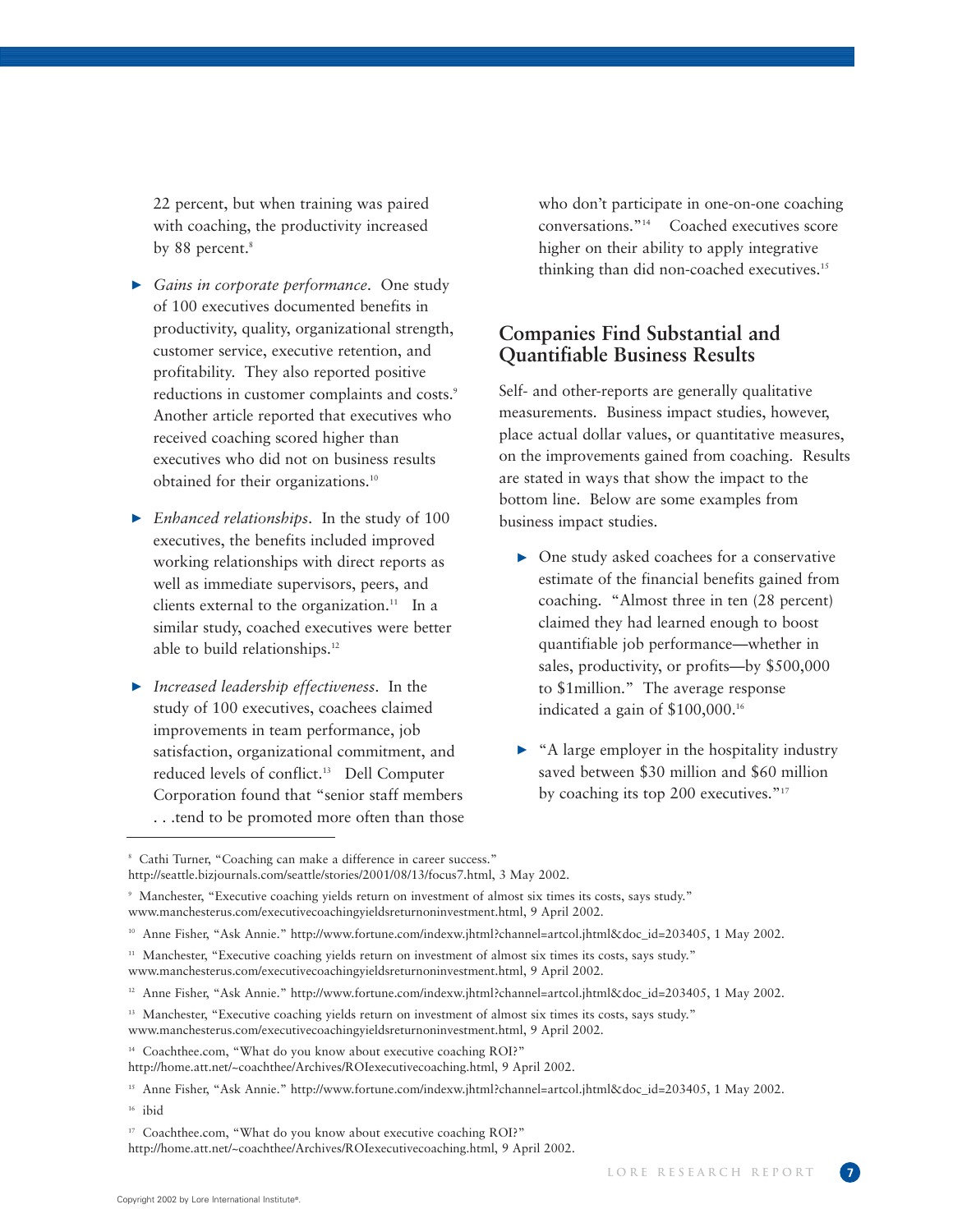- One coaching firm completed a coaching evaluation study using the "success case" methodology. They saved \$100,000 by retaining two key executives (a conservative estimate); realized gains of \$250,000 because strategic account teams worked more effectively; moved average sales performers to better plans and the company gained more than \$75,000 in increased sales; improved customer retention and satisfaction that resulted in savings of more than \$100,000.18
- Another case study documented an innovative leadership development effort within a Fortune 500 firm.<sup>19</sup> First they learned that 77 percent claimed that coaching had a significant or very significant impact on at least one of nine business measures. Most respondents (60 percent) identified the specific financial gains. These respondents claimed that overall productivity and employee satisfaction were the measures most significantly impacted by coaching.

# **The Return on Investment is Impressive**

Perhaps the hottest topic— the *sine qua non* found in contemporary coaching publications is calculating the return on investment. So far, ROI is a summary statistic reported in studies that look at business impact, thus the ROI calculations to date are a product of the larger business impact studies cited above. We expect formal ROI studies to be an area of growth for establishing the financial benefits of executive coaching.

- A study of successful coaching engagements announced a conservative ROI of 1000 percent.<sup>20</sup>
- Another study of 358 organizations claimed an ROI of nearly 600 percent.<sup>21</sup>
- ▶ A recent study calculated an ROI in excess of 500 percent.<sup>22</sup>

# **What Makes a Difference to Coaching Outcomes?**

All stakeholders involved in the coaching process want to know which factors will enhance the likelihood of achieving positive outcomes. We've identified just a few of the key factors that surfaced in the literature as well as in Lore's executive coaching experience. This list of factors that make a difference to outcomes is preliminary and will mature as companies take a closer look at the determinants of coaching results.

#### *Organizational Support*

Most coaching experts agree that organizations must provide resources to support executive coaching and recognize that it requires a long-term investment in order for it to succeed. Executives need follow-on coaching and reinforcement in order to sustain changes in behavior. In addition, professional development should be kept separate

<sup>&</sup>lt;sup>18</sup> Coaching.com, "Impact Evaluation Report on the Coaching.com Intervention for [Client Company]." http://www.coaching.com/Marketing/Common/images/ImpactReport.pdf, 18 May 2002.

<sup>19</sup> Merrill Anderson, "Executive briefing: Case study on the return on investment of executive coaching." http://www.breakoutofthebox.com/ROI.htm, 3 May 2002.

<sup>&</sup>lt;sup>20</sup> Coachthee.com, "What do you know about executive coaching ROI?"

http://home.att.net/~coachthee/Archives/ROIexecutivecoaching.html, 9 April 2002.

<sup>&</sup>lt;sup>21</sup> Manchester Inc., "Executive coaching yields return on investment of almost six times its costs, says study." www.manchesterus.com/executivecoachingyieldsreturnoninvestment.html, 9 April 2002.

<sup>&</sup>lt;sup>22</sup> Merrill Anderson, "Executive briefing: Case study on the return on investment of executive coaching." http://www.breakoutofthebox.com/ROI.htm, 3 May 2002.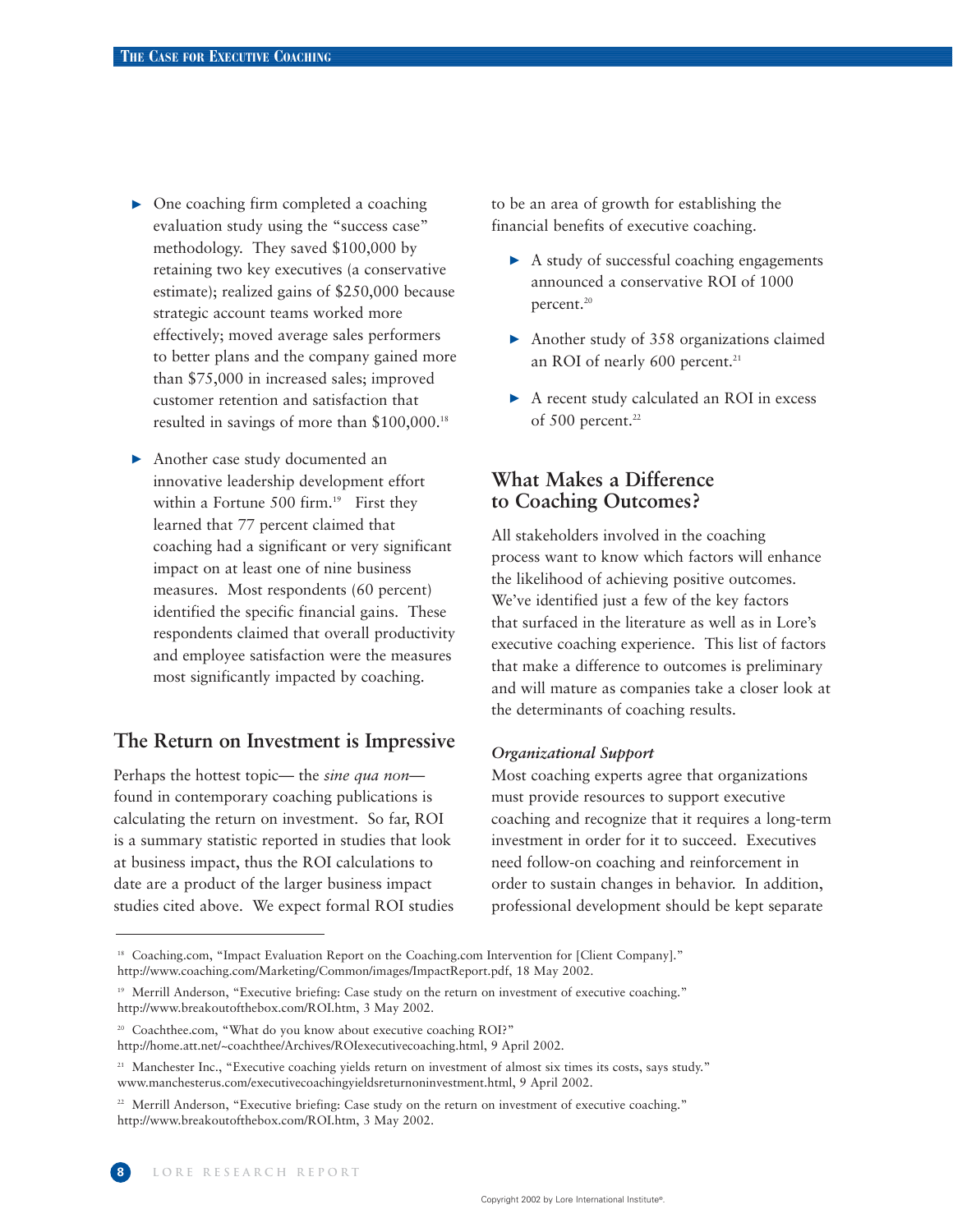from performance because the high level of trust and openness required for development would be compromised if these two essential processes are mixed.

#### *Coaching Style Preferences*

Coaching recipients enter an engagement with a variety of style preferences that can impact their participation in the coaching process and therefore the outcomes. Lore's executive coaching practice seeks to understand three dimensions of preference: *how* the coachee prefers to receive help, *when* they prefer to receive it, and *what* they prefer to focus on. To define each dimension, we have identified anchors on each side. For the first dimension—*how* the coachees prefer to receive help—we ask if they prefer *directive* or *nondirective* coaching. Directive coaching means that the recipient perceives the coach as either a teacher or advisor who gives direct advice. Nondirective coaching means they perceive the coach as a counselor or facilitator who helps them explore their issues and generate their own solutions. To understand *when* they prefer to get help, we ask if they perceive coaching as an ongoing activity and commitment (*programmatic*) or as a periodic and spontaneous one that occurs according to specific needs (*circumstantial*). To assess what they prefer to focus on, we ask if they view coaching as a vehicle to achieve overall growth and development (*holistic*) or if they would rather focus on particular skills, tasks, or issues (*specific*). Lore, using the *Coaching Effectiveness Survey*, collected responses from 1400 coachees and learned that:

▶ 61 percent of coachees say they would prefer to receive nondirective coaching; 39 percent prefer directive coaching.

- ▶ 78 percent of coachees say that they would rather have programmatic coaching. Only 22 percent prefer circumstantial coaching.
- ▶ 85 percent of coachees want holistic coaching. Only 15 percent say they prefer specific coaching.

Therefore, the most commonly preferred coaching style is nondirective, programmatic and holistic, which Lore calls the counselor style. The leastpreferred style is directive, circumstantial, and specific—the manager style. These findings suggest that companies should be sure to reach alignment between coachee preferences and coaches' styles in order to maximize satisfaction and optimize changes.

#### *Coachability*

Some executives are more open to coaching than others. Some are disposed to accept coaching while others are not. No matter how brilliant and effective a coach might be, no change will occur if the coachee does not take responsibility for it. Simply put, the question to ask is, "Is the coachee ready, willing, and able to be coached?" Coaching organizations use self-assessments of "coachability" to detect the coachee's receptiveness. This assessment is used to increase coachees' selfawareness regarding obstacles to their participation in the process. Clearly this is not enough information to understand coachability as a factor in the outcomes of coaching. Lore has developed a coachability model that will help coaches and organizations understand how coachable an executive is, what behaviors reflect the executive's degree of coachability, and what is required for effective change. Coachability assessments help organizations predict who will most benefit from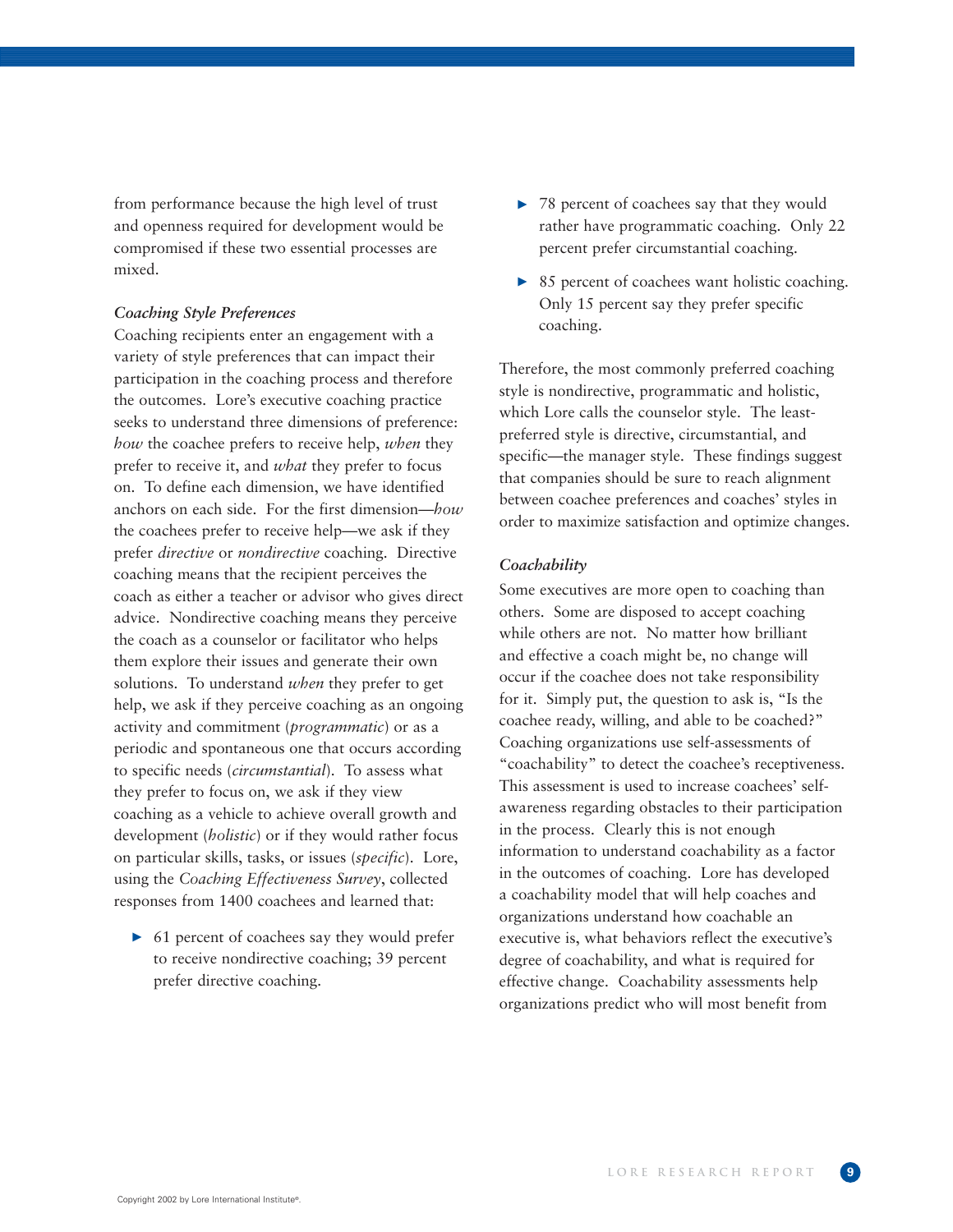the coaching, how to respond to coachees with lower coachability ratings, and how to better match coaches and coachees to take full advantage of the relationship.

#### *Internal Versus External Coaches*

Coaches can be individuals who are internal to the organization or external to it. An internal coach might be a boss, manager, or a team leader. An external coach is generally a consultant outside of the organization, a third party who can be objective and is not required to assume any additional roles within it other than "coach." The kind of coach may be an important factor because feedback from those who receive internal coaching is less than ideal. For example, 60 percent of coachees, all who were coached by internal coaches, said they would like *better* coaching than they received. An additional 56 percent reported that the coaching they received was often not focused on the right things and did not help them learn exactly what they should do differently to be more effective.<sup>23</sup> Another organization surveyed more than four thousand corporations and learned that external coaches are most frequently used for executives.<sup>24</sup> Reasons cited for using external coaches included the perception that internal coaches are less valuable, less available (no time), or will blur work and coaching roles. In addition, external coaches were in a better position to maintain confidentiality, be available, and possess the ability to train the direct reports of the corporate executives. Therefore, the trend in executive coaching is to hire external coaches because they are less biased, more available, and focused on the right issues.

#### *Competence of the Coach*

Coaching is a relationship and therefore the competence of the coach is another significant contributor to the success of the engagement. At a minimal level, coaches must be carefully screened, educated, and certified. The ICF estimates that as many as 10,000 people call themselves business coaches. Thus, organizations must carefully select qualified and competent executive coaches in order to achieve their goals. To illustrate how the competence of the coach can affect the outcome, consider another finding from Lore's *Coaching Effectiveness Survey*. We found that 38 percent of coachees say that their coaches were ineffective at helping them set action plans in order to change specific behaviors.<sup>25</sup> Thus, the competence of the coach directly influenced their ability to implement lessons learned from the coaching engagement. Another example is hiring a coach without the skills to recognize when another intervention such as counseling or psychotherapy—is more appropriate. Steven Berglas recommends screening all executives for psychological problems before entering the executive coaching process.<sup>26</sup> If coaches do not have sufficient skill to do this screening, they may do more harm than good to the executive as well as his or her organization.

#### *Concluding Thoughts*

Just because executives are at the top does not mean they have reached their highest potential. Management, interpersonal, and leadership skills are essential, but it is not uncommon for highpotential individuals to reach executive levels

<sup>&</sup>lt;sup>23</sup> Barbara Singer, *Recovering Executives at Risk of Derailing*, (Durango, CO: Lore International Institute, 2001), 9.

<sup>&</sup>lt;sup>24</sup> International Coaching Federation. "Analysis of the 1999 Survey on Coaching in Corporate America." http://www.coachfederation.org/pressroom/pr-corpsurvey.htm, 16 May 2002.

<sup>&</sup>lt;sup>25</sup> Terry Bacon, *Nondirective Coaching: Helping People Change*, (Durango, CO: Lore International Institute), 14.

<sup>26</sup> Steven Berglas, "The very real dangers of coaching," *Harvard Business Review*, 80,6 (June, 2002), 92.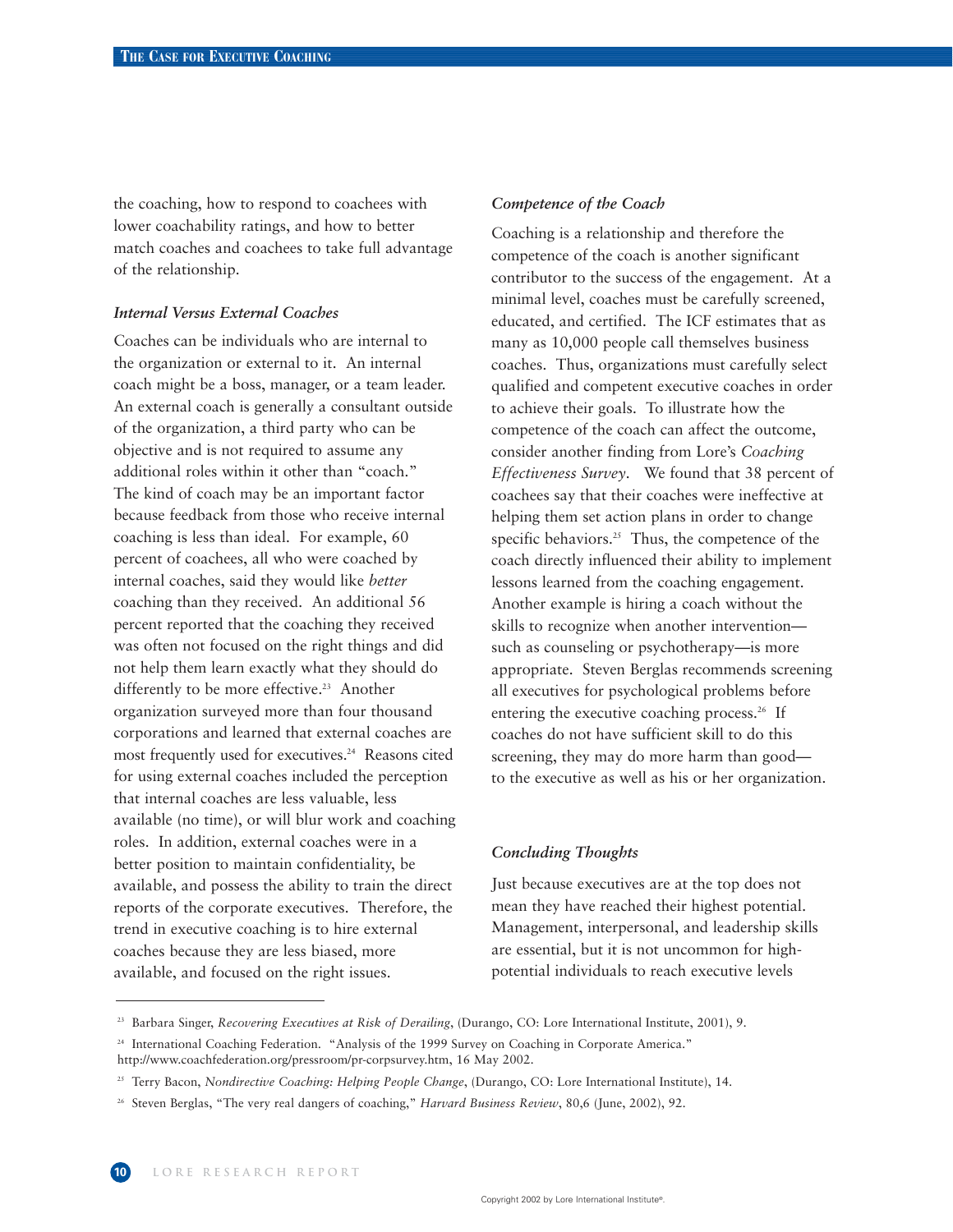without the requisite skills in place. The implications of the available information about executive coaching are that coaching can provide enormous benefits in both problem resolution and personal development. Improved functioning of executives creates benefits for them and for their entire organization, including bottom-line business results.

This is a summary of our most important findings that help to make the case for executive coaching.

- Executive coaching is one of the most accessible and time-efficient ways to learn. This is especially important for busy executives who generally have less time for learning.
- More organizations than not are hiring executive coaches.
- $\triangleright$  Companies are using executive coaching to support a variety of their learning and organizational goals. Executive coaching, among other interventions, is used to revitalize management, develop capacities to meet the requirements of fragmented markets, to help manage downsizing, and to develop emotional intelligence. It is also a tool for developing potential, building teams, or inspiring company loyalty.
- ▶ Coaching is viewed as a valuable avenue for professional development as often as it is a corrective measure. Companies are more proactive about avoiding problems than merely reacting to them.
- Evaluations that once focused more narrowly on self-reports of satisfaction and improvements are beginning to include wider measures of the impact for the entire organization.
- Several different measures have been applied to the impact evaluation and the results are universally positive. Even the most stringent bottom-line indicator—ROI—shows exceptional returns.
- Factors that influence the outcomes of coaching engagements are beginning to be identified. This is a new area of interest that deserves greater attention and holds enormous promise to gain greater specificity regarding the "who?" "what?" "when?" and "how?"<br>of executive coaching.<br>The decision that bootles of executive coaching.

*"I absolutely believe that people, unless coached, never reach their maximum capabilities."* 

ximum capabilities."<br>Bob Nardelli<br>CEO, Home Depot Bob Nardelli CEO, Home Depot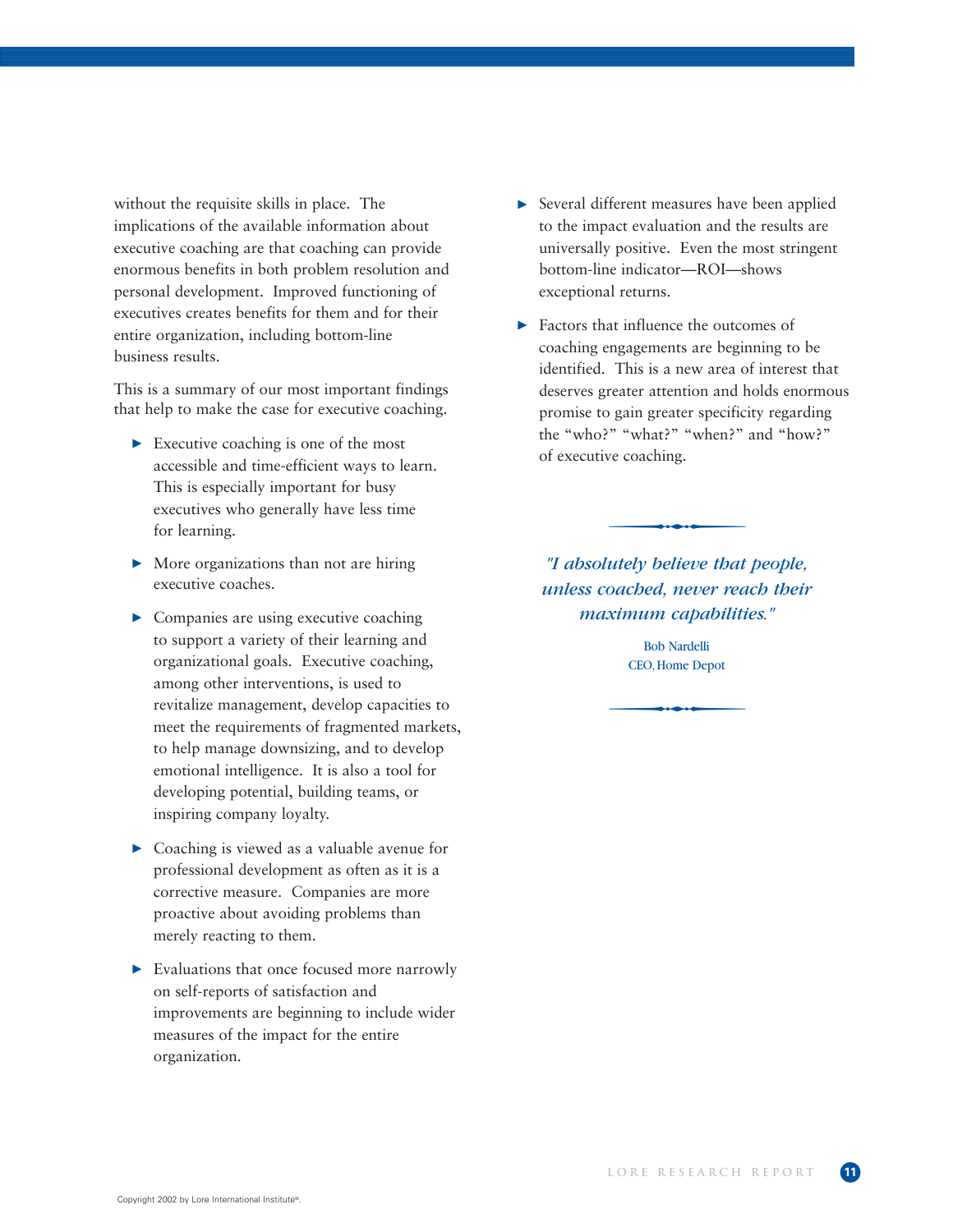### **Lore International Institute®**

Lore is a firm specializing in professional development, corporate education, and consulting services related to maximizing business results through people. Though headquartered in Durango, Colorado, Lore provides programs and services worldwide. Our firm helps clients differentiate themselves and grow their businesses through the development of people and the processes and tools they use to do their work. Our three divisions work in concert to provide practical, research-based solutions through a variety of consulting and learning methodologies.

# **Lore Research Institute**

The purpose of the Research Institute is to conduct original research in areas related to professional development, leadership, and other areas that contribute to business performance. Staffed with professional researchers and research fellows, the Lore Research Institute publishes a series of research reports, white papers, books, and other materials designed to help Lore clients make more informed business and professional development decisions. The Institute also conducts client-funded research, creates surveys and assessments, prototype software, and productivity tools.

# **Lore Consulting Group**

The Lore Consulting Group offers organizational consulting and executive coaching. Organizational consulting services assist clients in achieving specific business results using a four-step process

that involves (1) specifying desired business results; (2) identifying issues that are creating barriers to achieving these results; (3) implementing an action plan to address these issues; and (4) establishing metrics to monitor progress in achieving business results. Executive coaching services focus on understanding the business context and leadership competencies required for success, diagnosing strengths and opportunities for improvement through systematic assessment, such as 360° feedback, and providing individualized coaching solutions for executives at all levels.

# **Lore Professional Development Group**

The Lore Professional Development Group designs and implements customized learning solutions globally to improve individual and organizational performance. Approximately 40% of the Professional Development Group's assignments are international. Lore uses the most appropriate methodology for each client and solution, including classroom training, experiential e-learning, synchronous collaborative tools, job aids, and online productivity tools. Solutions cover a full range of interpersonal, influence, coaching, leadership, and business development learning initiatives. Lore offers the most comprehensive business development curriculum available, with emphasis on competitive differentiation.

For information about Lore International Institute programs and services, call 800-866-5548 or e-mail impact@lorenet.com.